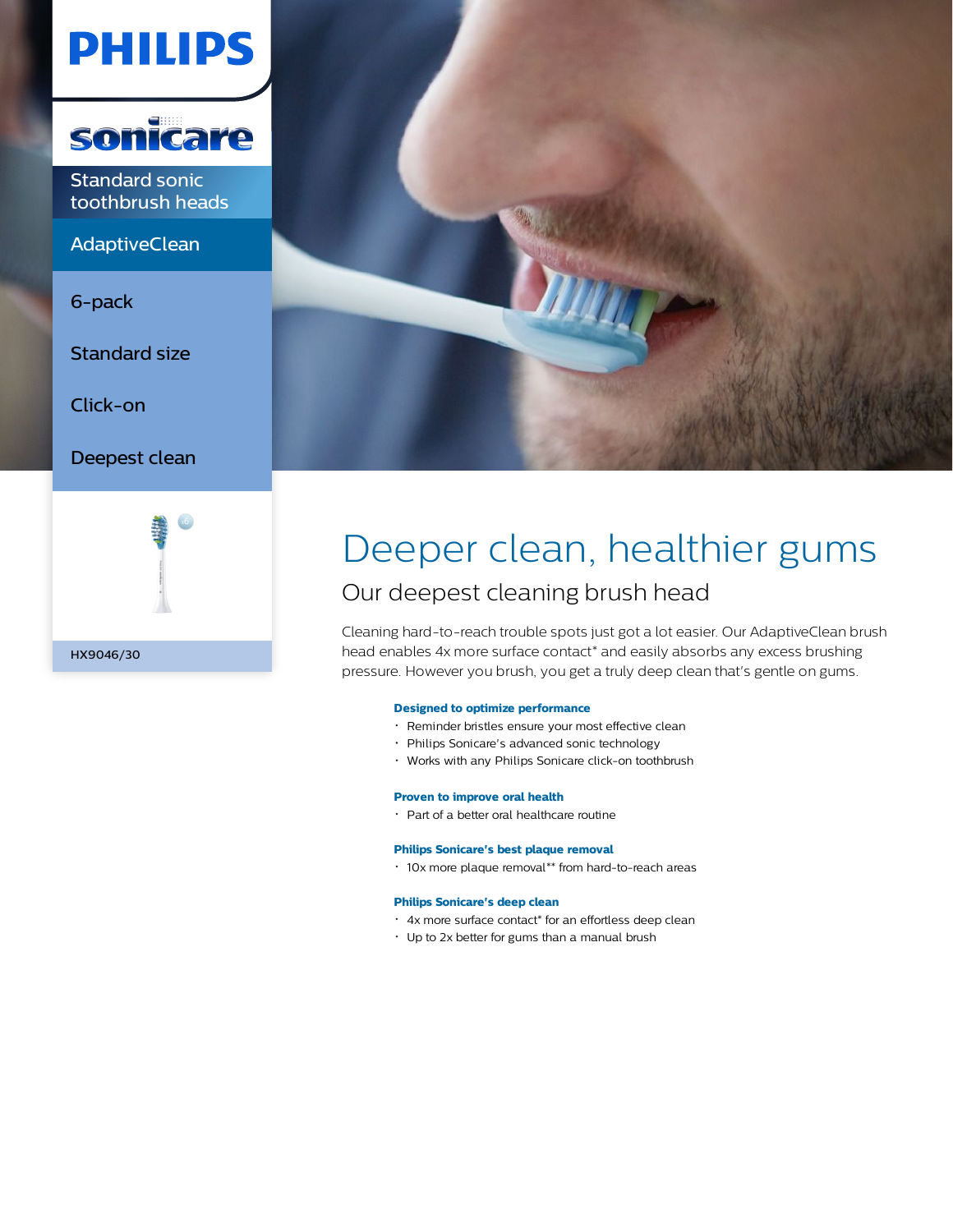# **Highlights**

#### **Click-on brush head system**



This brush head clicks on and off your brush handle for a secure fit and easy maintenance and cleaning. It fits all Philips Sonicare toothbrush handles except: PowerUp Battery and Essence.

#### **Maximized sonic motion**



Philips Sonicare's advanced sonic technology pulses water between teeth, and its brush strokes break up plaque and sweep it away for an exceptional daily clean.

## **Our deepest clean**



Our most innovative brush head is also our deepest cleaning brush head yet. Thanks to its flexible form, the AdaptiveClean brush head

can remove up to 10x more plaque from hard-toreach areas. The movement of the brush head is specifically designed to enhance the dynamic cleaning action of your Philips sonic toothbrush. However you brush, you get an exceptional clean that you can see and feel.

#### **Adjusts to your teeth**



Our AdaptiveClean brush head is the only electric toothbrush head that can follow the unique shape of your teeth and gums. With soft flexible sides made of rubber, the bristles of the brush head can adjust to the shape of each tooth's surface. You get up to 4x more surface contact\* and up to 10x more plaque removal\*\* along the gum line and between teeth. Even hard-to-reach areas get a deep clean that's still gentle on gums.

### **Gentle on gums**



With an AdaptiveClean brush head, even the deepest clean is gentle. As your sonic toothbrush tracks along the gum line, the flexible sides and bristles of the brush head

absorb any excessive pressure you might apply. The soft tissue around your gums is protected even if you brush too hard.

#### **Better oral healthcare**



Like all authentic Philips Sonicare branded brush heads, this brush head is safe on teeth and gums. Each brush head has been quality tested for exceptional performance and durability.

### **Reminder bristles**



At first glance it may not be obvious, but brush heads lose stiffness and gradually wear down over months of normal use. Our blue reminder bristles fade to white and help you recognize when it's time for a replacement. For optimal results, replace your brush head every three months.